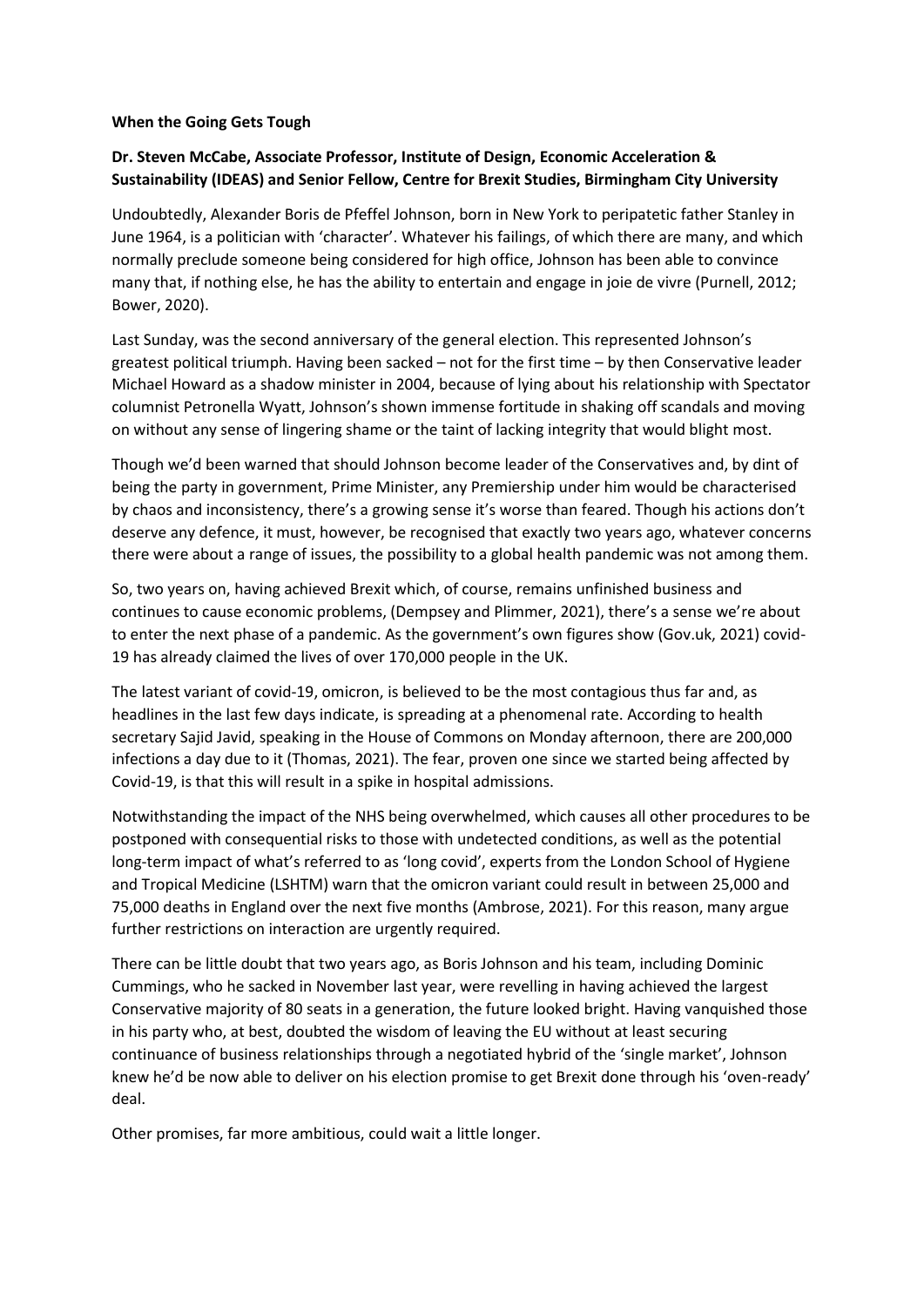As it has turned out, because of Covid-19, this government's attention has been diverted from longer-term ambition of, for example, 'levelling up'. Instead, it appears to be experiencing an inability to produce coherence and consistency. Indeed, and probably because Johnson selected his cabinet in the basis of obsequious adherence to his narrative, there's an apparent dearth of talent when compared to the intellectual heavyweights who populated Margaret Thatcher's cabinets.

Significantly, Johnson who has always been noted for his proclivity to be a libertine, has presided over the imposition of restrictions on movement and interaction between citizens. These were explicitly intended to cut down on interaction. This, combined with a tendency to make rash spending commitments, have caused those from the more traditional ranks of his party to question whether he is sort of leader needed?

The contention that Johnson is a vote winner at elections is, because of stories of sleaze and, it's believed by many, am apparent unwillingness to follow rules imposed on everyone else in previous phases of covid, means his leadership is now being seriously questioned.

Though some question whether Johnson will survive the litany of crises that have beset him and his government in recent weeks, his uncanny ability to survive should not be underestimated. Writing in the Sunday Times at the weekend, Francis Elliott quoted a 'former ally' who stressed that though Johnson "bumbles on amiably enough until he's trapped," when challenged will resort to any range of tactics to deal with the threat. As this person stated, "he'll chew through bone, kill anyone, do anything to get free."

Johnson, whatever may be said of him, surely instinctively recognises the threats he faces from a party fast losing confidence in him as a vote winner. Polly Toynbee who has not held back her criticism of someone she considers a liar and wholly incompetent (2021), thinks the pressure will increase in the future. Her analysis is that the Conservative Party's 'Brexity' right wing, instrumental in toppling Johnson's predecessor, Theresa May, because she was considered too partial to the EU, are coming to the conclusion he's no longer 'conservative'.

Like many other commentators, Toynbee identifies the greatest threats Johnson faces will be due to the need to impose additional restrictions in order to deal with omicron. Many on the right of the party instinctively resent these (Pearson, 2021). That Johnson achieved their passing in Parliament with the support of the Labour Party in the face of what was a very significant rebellion by 99 of his own MPs, excluding two Conservative tellers, against 'covid passes' will make many within his party decidedly uncomfortable (Stewart and Allegretti, 2021).

As Parliamentary voting history shows, this ranks as one of the largest rebellions suffered by any Conservative leader. For the record, the largest by 118, was suffered by Johnson's immediate predecessor, Theresa May, on 15<sup>th</sup> January 2019 when she asked Parliament to consider the deal agreed with the EU, what's referred to as the 'First Meaningful Vote'.

It's perhaps an inevitable irony that one of those rebelling against May almost three years ago was an MP who'd made no secret of his intention to usurp her, the member for Uxbridge and South Ruislip, Boris Johnson. Though May lost the vote, many point out that the size of the rebellion suffered meant she'd lost her authority as leader.

Many ask whether the rebellion suffered by Johnson on Tuesday evening is the beginning of the end for him?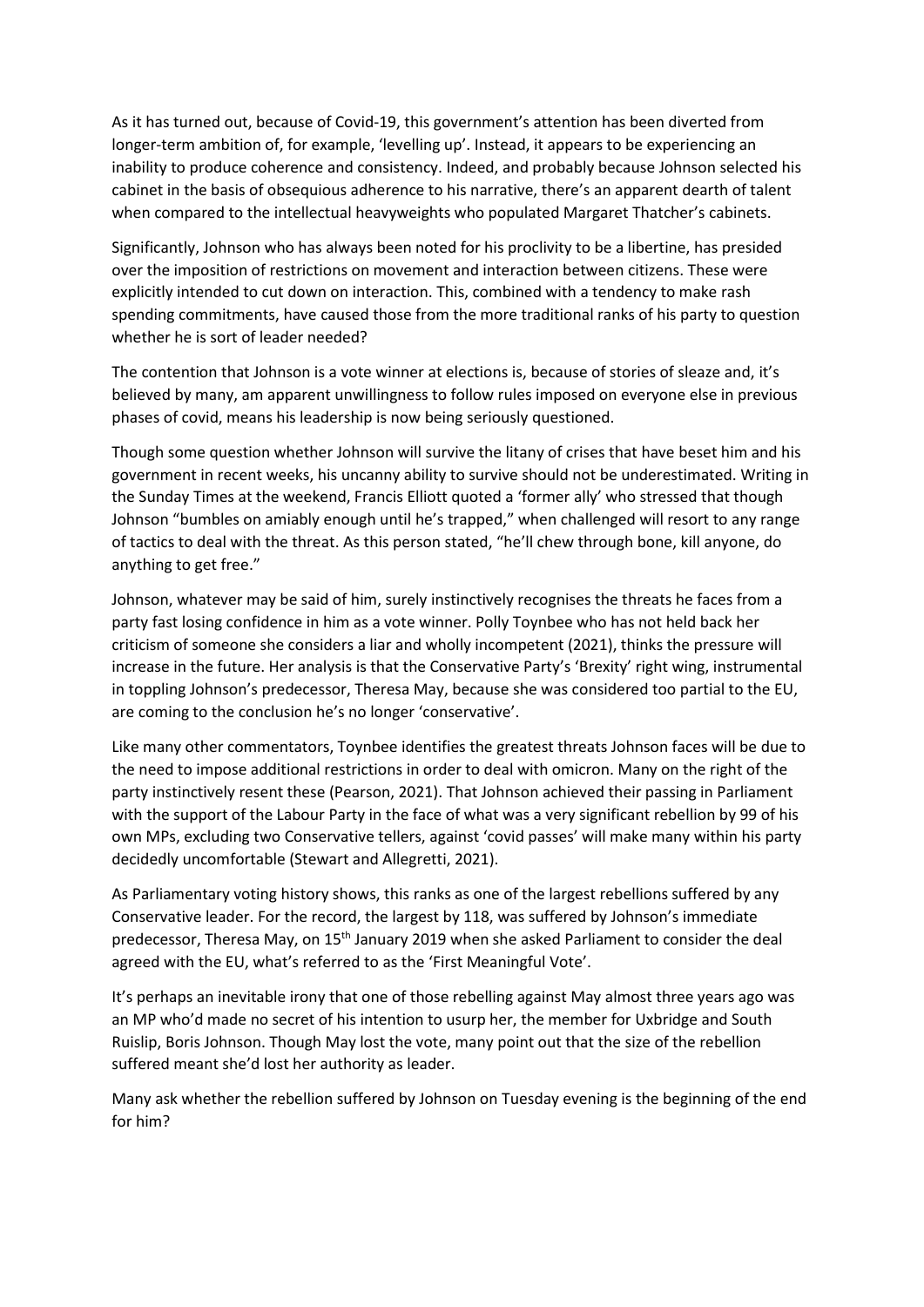Additionally, businesses, notably in hospitality, are likely to experience considerable negative impact as a result of these new restrictions. They, unsurprisingly, do not wish to see further reduction in their trade following two previous lockdowns (Parker, Thomas, Cameron-Chileshe and Payne, 2021).

And though a sitting government losing a by-election is hardly novel, the fact that this is even possible in North Shropshire, a seat won in December 2019 by Owen Patterson with a majority of 22,949 gaining 62.7% of the vote, makes tells us much about Conservative nervousness.

It's salutary to acknowledge that the only reason this by-election is taking place is because, following Patterson being found guilty of egregious conduct and being threatened with a temporary suspension from Parliament, Johnson whipped MPs to support an amendment that would have effectively got him off the hook. When Johnson eventually writes his memoirs, it'll be fascinating to see how he reflects on this fateful decision which continues to have major repercussions for him.

In her analysis of Johnson, Toynbee considers him to be dithering "between levelling-up and small state austerity, zigzagging between slogans without policies, while laced into an eye-watering budgetary corset" (*ibid*). Notably, ex Tory MP, Matthew Parris in his weekly Times column, 'Don't replace a charlatan with another sham', pulls no punches in his contempt for the way the party he served in under Margaret Thatcher has become. Like Toynbee, Parris sees considers the Conservative Party to have been taken over by extremists who act only purely in limited selfinterest.

That the NHS is currently unable to cope with demands being made for booster jabs as well as lateral testing kits used at home, following Johnson's pre-recorded television broadcast on Sunday evening, is indicative of a willingness by him to make major commitments without consulting stakeholders, in this case the NHS (Waugh, 2021).

What's needed in the current phase of Covid-19 – and there are some who argue that there will be others – is a sense of confidence in doing the right thing and, of course, following scientific advice. Johnson, in implementing, however grudgingly, even with Labour backing, has done the right thing. Many argue more will be needed which will test his resolve even further.

Johnson will then need to demonstrate, for the sake of the country, and not the specific interests of a cadre of right wingers within his own party, that he is prepared to act to protect collective wellbeing.

Very significantly, though, as Elliott explains, Johnson follows the maxim Labour leader Tony Blair wrote in his memoirs that most people are largely uninterested in politics (*ibid*). This, it's believed, is why Johnson is so disrespectful of Parliamentary procedure and, as shown regularity over his career, brazen about rules not applying to him in the same way as others.

As Johnson may be reflecting over the Christmas recess, vacillation, unwillingness to tell the truth and grubby compromises are not an effective way to retain his position as PM.

As he may also reflect, the line that 'when the going gets tough, the tough get going', is absolutely true.

**Dr. Steven McCabe is co-editor of** *Exploring the Green Economy, Issues, Challenge and Benefits* **(ISBN-13 979-8532032347) and companion text,** *Green Manufacturing, What this involves and how to achieve success* **(ISBN-13 979-8751284619), both recently published by Bite-Sized Books. He is working on a text examining how to solve Britain's house price problem to be published in early 2022. His chapter, 'Al Promised You a Miracle – Life Under 'Greased Piglet'**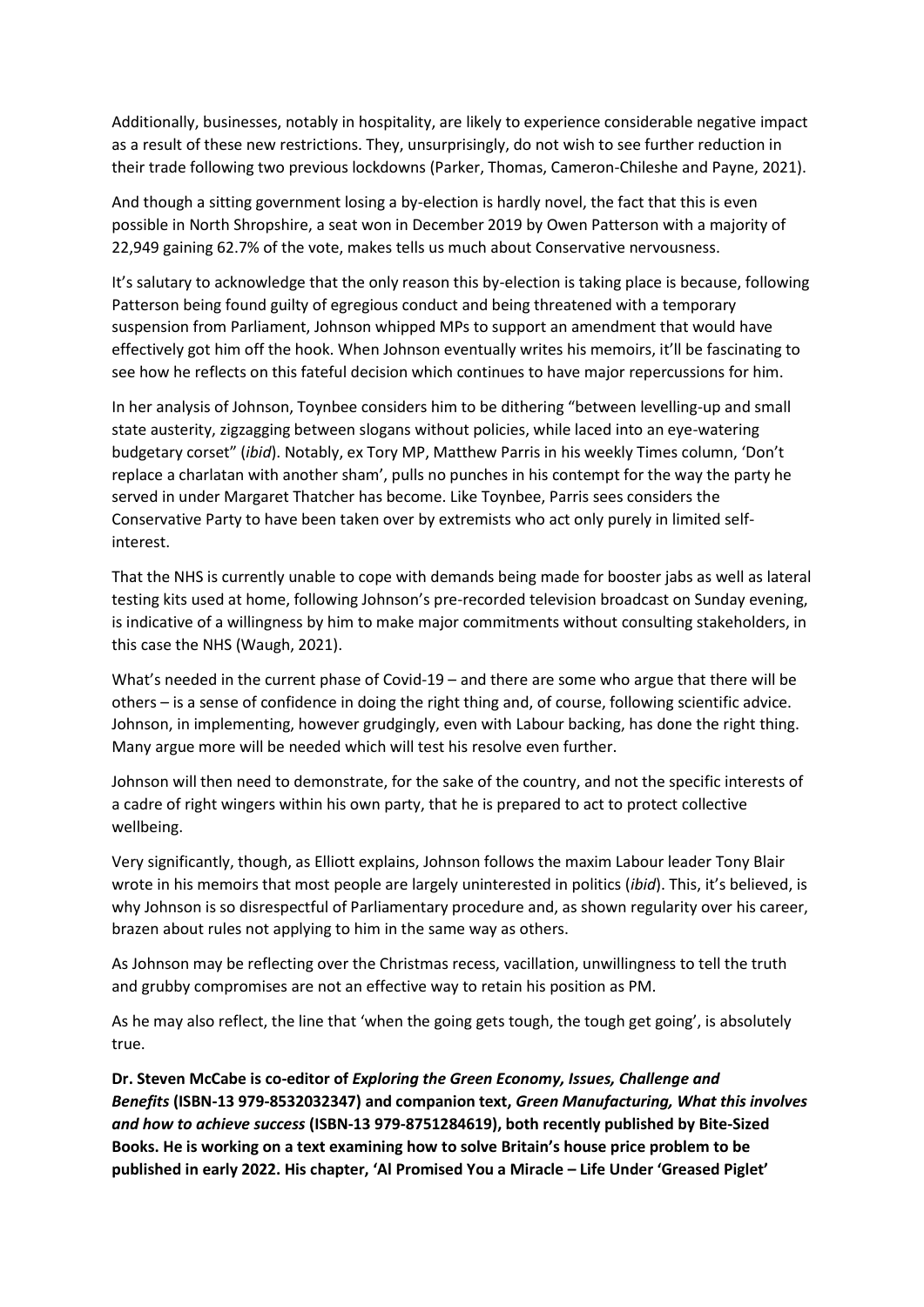**Johnson'***,* **is included in** *Populism and the Media* **(ISBN-13 978-1845497859), edited by Mair, Clark, Fowler, Snoddy and Tait and published by Abramis Academic.**

## **References**

Ambrose, T. (2021), 'Omicron could cause 75,000 deaths in England by end of April, say scientists', Guardian, 11th December, [https://www.theguardian.com/world/2021/dec/11/omicron-covid](https://www.theguardian.com/world/2021/dec/11/omicron-covid-variant-could-cause-75000-deaths-in-england-by-end-of-april-say-scientists)[variant-could-cause-75000-deaths-in-england-by-end-of-april-say-scientists,](https://www.theguardian.com/world/2021/dec/11/omicron-covid-variant-could-cause-75000-deaths-in-england-by-end-of-april-say-scientists) accessed 14th December

Bower, T. (2020), Boris Johnson: The Gambler, WH Allen, London

Dempsey, H. and Plimmer, G. (2021), 'UK ports on course for worst year since 1983', Financial Times, 12th December, [https://www.ft.com/content/d174f95e-cd7d-4ca9-aa11-f61de7d0134b,](https://www.ft.com/content/d174f95e-cd7d-4ca9-aa11-f61de7d0134b) accessed 14<sup>th</sup> December

Elliott, F. (2022), 'Boris Johnson is the ultimate escape artist. Even he will struggle to wriggle out of this one', Sunday Times, 11<sup>th</sup> December, [https://www.thetimes.co.uk/article/boris-johnson-is-the](https://www.thetimes.co.uk/article/boris-johnson-is-the-ultimate-escape-artist-even-he-will-struggle-to-wriggle-out-of-this-one-989xrw7lh)[ultimate-escape-artist-even-he-will-struggle-to-wriggle-out-of-this-one-989xrw7lh,](https://www.thetimes.co.uk/article/boris-johnson-is-the-ultimate-escape-artist-even-he-will-struggle-to-wriggle-out-of-this-one-989xrw7lh) accessed 14<sup>th</sup> December

Gov.uk, (2021), Deaths in United Kingdom [due to Covid19], [https://coronavirus.data.gov.uk/details/deaths,](https://coronavirus.data.gov.uk/details/deaths) accessed 14<sup>th</sup> December

Hall, S. (2004), 'Sacked Johnson planned to quit', Guardian,

15th November, [https://www.theguardian.com/politics/2004/nov/15/uk.pressandpublishing,](https://www.theguardian.com/politics/2004/nov/15/uk.pressandpublishing) accessed 14<sup>th</sup> December

Parker, G., Thomas, D., Cameron-Chileshe, J. Payne, S. (2021), Boris Johnson confronted by business backlash over new Covid rules, Financial

Times, 13<sup>th</sup> December, [https://www.ft.com/content/4c341e24-5a3c-4410-a3e1-6f8ab6c93003,](https://www.ft.com/content/4c341e24-5a3c-4410-a3e1-6f8ab6c93003) accessed 14th December

Parris, M. (2021), 'Don't replace a charlatan with another sham', Times, 10th December, [https://www.thetimes.co.uk/article/dont-replace-a-charlatan-with-another-sham](https://www.thetimes.co.uk/article/dont-replace-a-charlatan-with-another-sham-p3drrppsh)[p3drrppsh,](https://www.thetimes.co.uk/article/dont-replace-a-charlatan-with-another-sham-p3drrppsh) accessed 14<sup>th</sup> December

Pearson, A. (2021), 'Rebels? Those who voted against the Government are the true Conservatives', Telegraph, 14th December, [https://www.telegraph.co.uk/columnists/2021/12/14/covid-passports](https://www.telegraph.co.uk/columnists/2021/12/14/covid-passports-chilling-betrayal-tory-values/)[chilling-betrayal-tory-values/,](https://www.telegraph.co.uk/columnists/2021/12/14/covid-passports-chilling-betrayal-tory-values/) accessed 15<sup>th</sup> December

Purnell, S. (2012), Just Boris: A Tale of Blond Ambition – A Biography of Boris Johnson, Aurum Press Ltd, London

Stewart, H. and Allegretti, A. (2021), 'MPs back Covid passes in England amid large Tory rebellion', Guardian, 14th December, [https://www.theguardian.com/world/2021/dec/14/covid-plan-b-mps](https://www.theguardian.com/world/2021/dec/14/covid-plan-b-mps-back-tougher-rules-face-masks-england-omicron)[back-tougher-rules-face-masks-england-omicron,](https://www.theguardian.com/world/2021/dec/14/covid-plan-b-mps-back-tougher-rules-face-masks-england-omicron) accessed 14<sup>th</sup> December

Thomas, R. (2021), 'UK omicron cases estimated at 200,000 infections every day, Sajid Javid says', Independent, 13th December, [https://www.independent.co.uk/news/health/covid-uk-cases](https://www.independent.co.uk/news/health/covid-uk-cases-omicron-latest-today-b1975243.html)[omicron-latest-today-b1975243.html,](https://www.independent.co.uk/news/health/covid-uk-cases-omicron-latest-today-b1975243.html) accessed 14th December